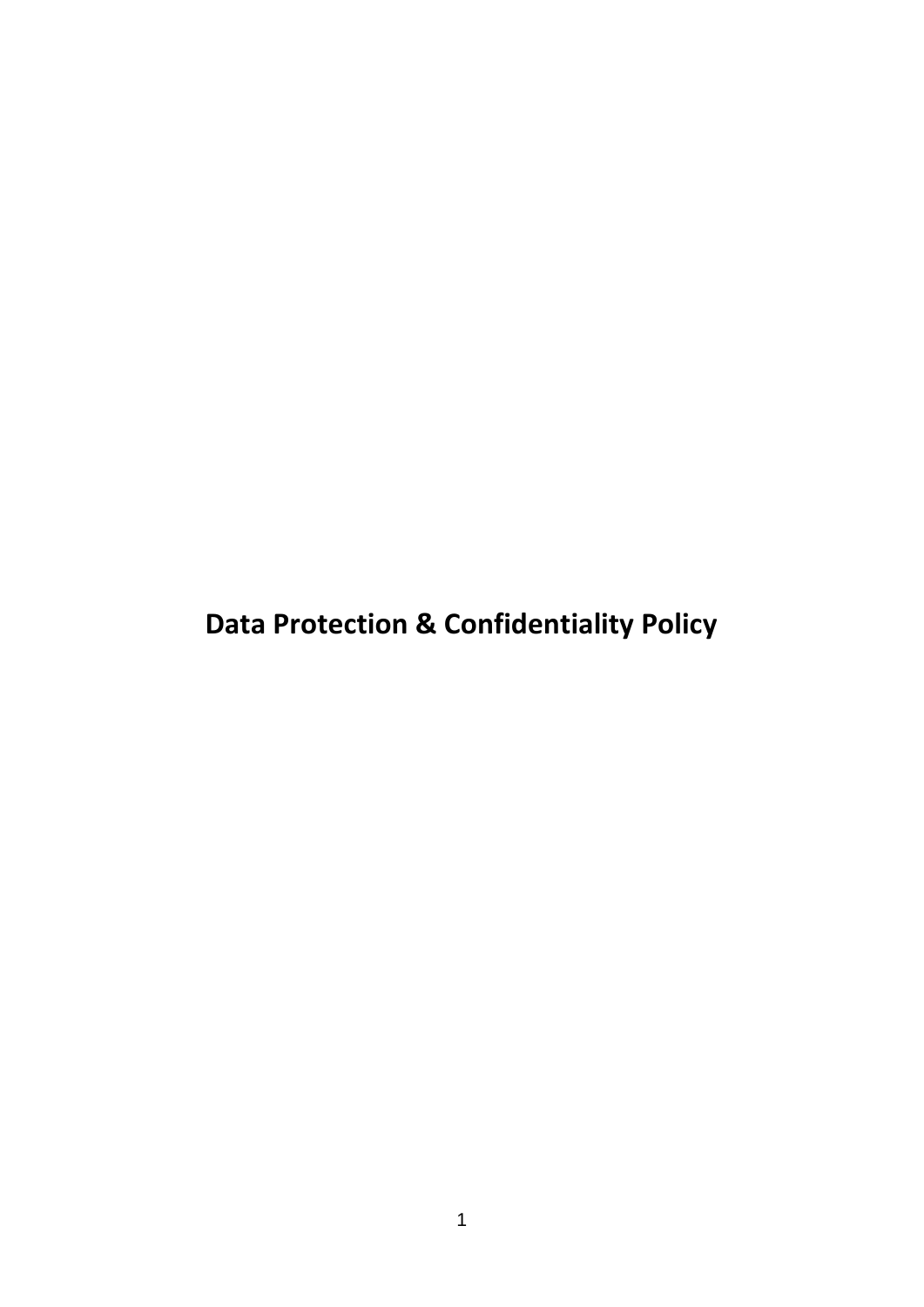| 2.             |  |  |
|----------------|--|--|
| 3.             |  |  |
| 4.             |  |  |
| 6.             |  |  |
| $\mathbf{7}$ . |  |  |
| 8.             |  |  |
|                |  |  |
|                |  |  |
|                |  |  |
|                |  |  |
|                |  |  |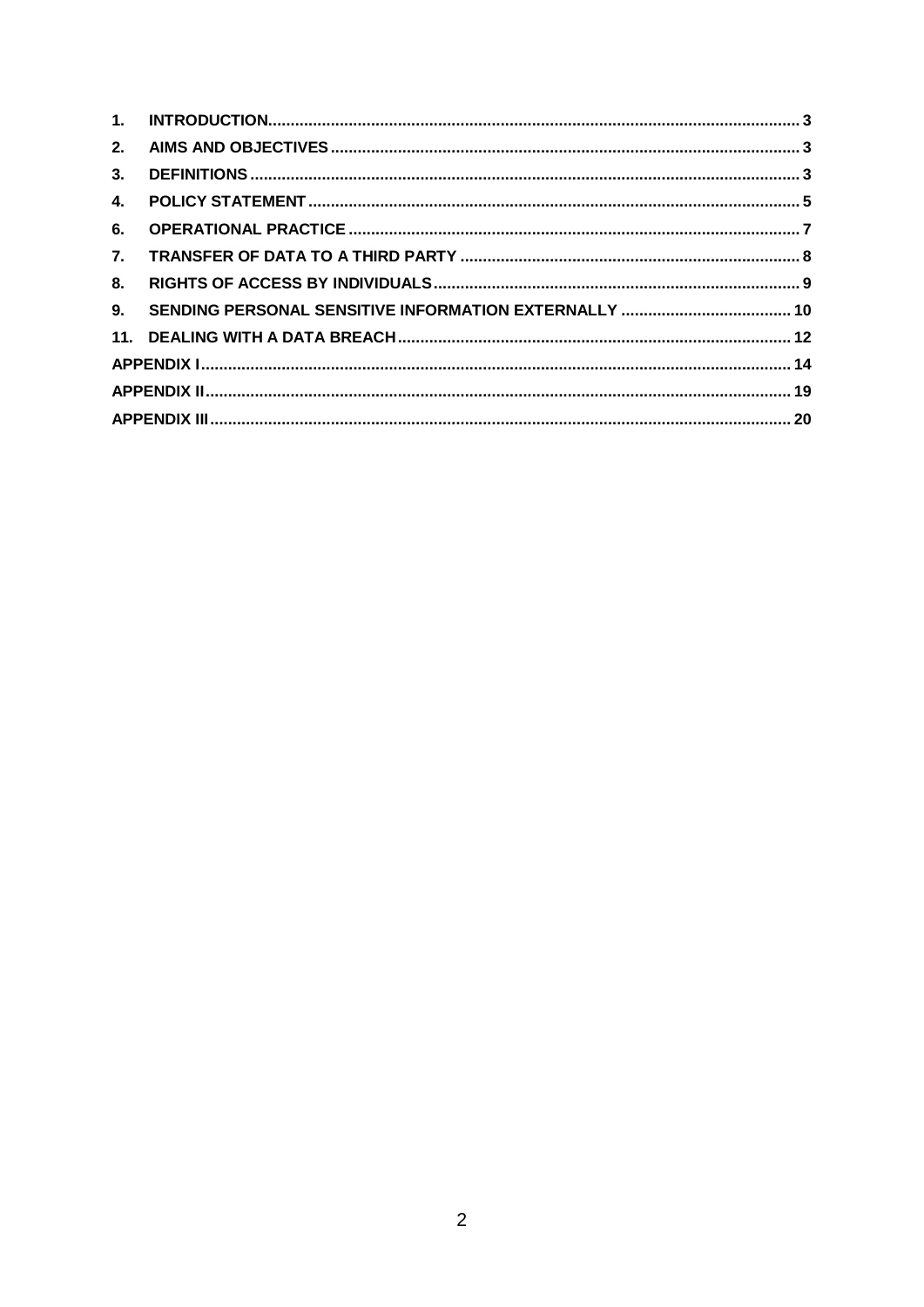# **Data Protection and Confidentiality Policy**

## <span id="page-2-0"></span>**1. Introduction**

1.1. Storymakers regards the lawful and correct processing of personal and special category data (sensitive personal data) as an integral part of its functions.

1.2. The EU General Data Protection Regulation (referred to in the rest of this policy as "GDPR"), which becomes effective from the  $25<sup>th</sup>$  May 2018, gives every living person (or their authorised representative) the right to apply for access to the personal data which organisations hold about them irrespective of when and how they were compiled, i.e. electronic and manual records held in a structured file, subject to certain exemptions. This is called a Data Subject Access Request (see section 8 of this policy).

## <span id="page-2-1"></span>**2. Aims and Objectives**

2.1. This Data Protection Policy explains how Storymakers will meet its legal obligations concerning confidentiality and information security standards. The requirements within the policy are primarily based upon the GDPR which is the key piece of legislation covering information security and confidentiality of personal information. The objectives of this policy are to: -

- Establish a clear and agreed understanding of what confidentiality means within STORYMAKERS
- Set out the way in which personal information/data should be protected and transferred within STORYMAKERS
- Clearly state STORYMAKERS' legal obligations to comply with the GDPR
- Encourage uniformity in practice and ensure that staff and other stakeholders know what they can expect from STORYMAKERS.

## <span id="page-2-2"></span>**3. Definitions**

3.1. **Personal information/data** relates to a living individual who can be identified from the information (or from that information and any other information in the possession of STORYMAKERS). This includes:

- Factual information;
- Expressions of opinion about the individual;
- Indication of the intentions of the Data Controller (STORYMAKERS):
- Any other person in relation to the individual concerned;
- Any data where an individual can't be identified but may come across something later than allows you to identify.

3.2. **Sensitive personal information/data** attracts additional protection and is considered by the Information Commissioner's Office (ICO) to be any data that could identify a person. Example of this would include personal data consisting of information such as: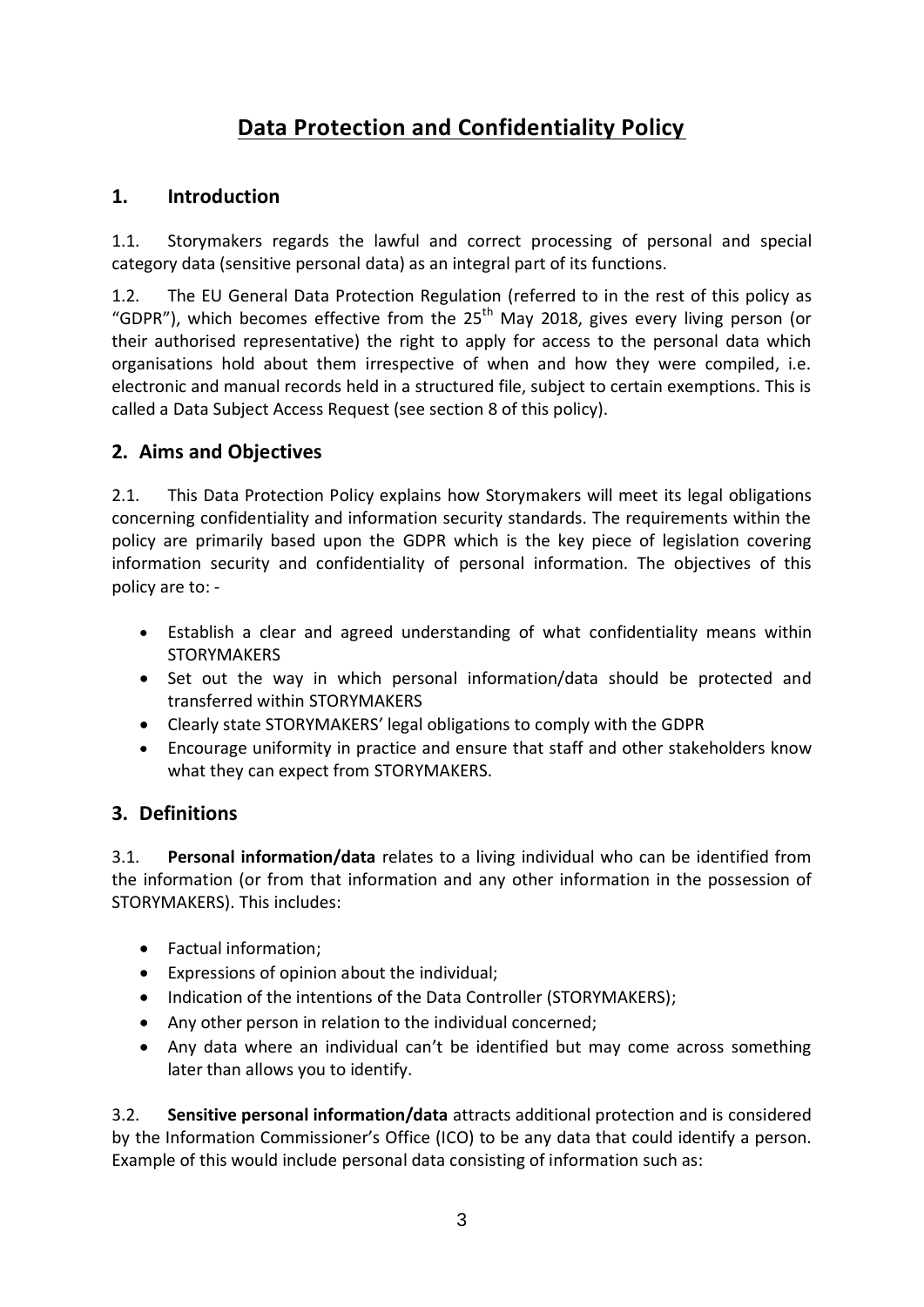- The racial or ethnic origin of the data subject;
- Political opinions;
- Religious beliefs or other beliefs of a similar nature;
- Membership of a trade union;
- Physical or mental health or condition;
- Sexual life;
- Details of bank account, national insurance number, any ID details such as passport or driving licence, etc.

Data relating to criminal offences and convictions are addressed separately (as criminal law lies outside the EU's legislative competence).

3.3. Personal data must be processed lawfully, fairly and in a transparent manner in relation to individuals;

The GDPR also requires you to have a "condition" (legal basis) for processing the personal data:

a) At least one of the conditions in article 6 of the GDPR is met, and

b) In the case of sensitive personal data, at least one of the conditions in article 9 of the GDPR is also met. (See Appendix I for further detailed information)

For the purpose of clarity the term "personal data" used throughout this document refers to personal information/data or sensitive personal information/data as appropriate.

3.4. A **record** can be in computerised and/or manual form. It may include such documentation as:

- Hand written notes;
- Letters to and from STORYMAKERS;
- Electronic records;
- Printouts:
- Photographs;
- Videos and tape recordings.

All data relating to an individual may need to be made available in response to a Subject Access Request (see section 8). Backup data also falls under the GDPR; however, a search within them should only be conducted if specifically asked for by the data subject.

3.5. **Data Subject –** means an individual who is the subject of personal data.

3.6. **Data Controller –** means a person who (either alone or jointly or in common with other persons) determines the purposes for which and the manner in which any personal data are, or are to be processed.

3.7. **Data Processor –** in relation to personal data, means any person who processes that data on behalf of the data controller other than an employee of the data controller.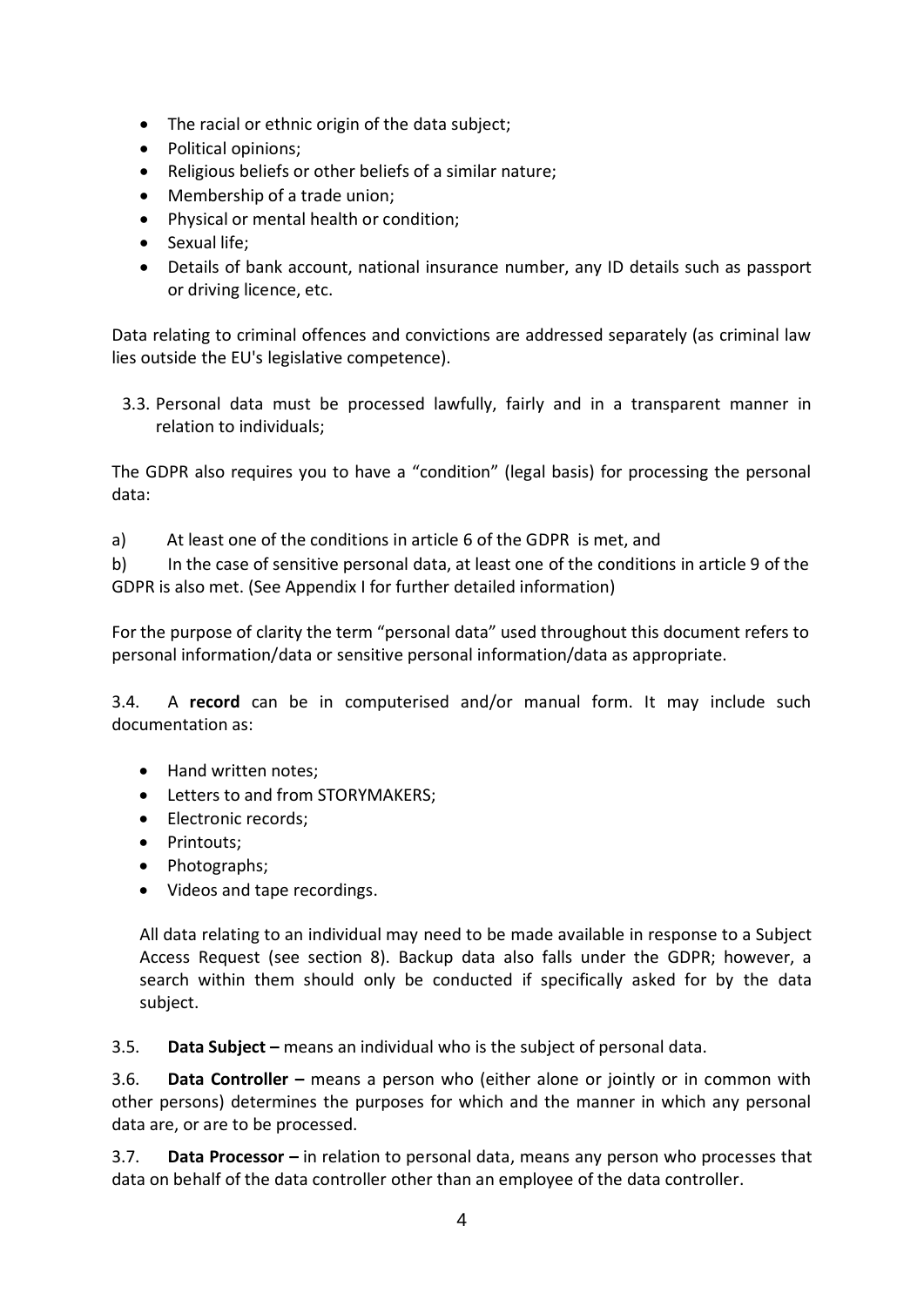3.8. **Third Party -** in relation to personal data, means any person other than the data subject, the data controller, or any data processor or other person authorised to process data for data controller or processor.

3.9. **Processing –** means recording or holding information or data or carrying out any operations on that information or data; including organising, altering or adapting it; disclosing the information or aligning, combining, blocking or erasing it.

## <span id="page-4-0"></span>**4. Policy Statement**

4.1. The main focus of this policy is to provide guidance about the protection, sharing and disclosure of information, but **it is important to stress that maintaining confidentiality and adhering to data protection legislation applies to all staff and functions within STORYMAKERS.**

4.2. The GDPR requires organisations to register with the Information Commissioner the categories of information they hold about people and what they do with it.

4.3. The six Data Protection principles that lie at the heart of the GDPR (article 5) and give the GDPR its strength and purpose. To this end, STORYMAKERS fully endorses and abides by the principles of data protection. Specifically, the **six principles** require that data is:

- 1 Processed lawfully, fairly and in a transparent manner in relation to individuals;
- 2 Collected for specified, explicit and legitimate purposes and not further processed in a manner that is incompatible with those purposes; further processing for archiving purposes in the public interest, scientific or historical research purposes or statistical purposes shall not be considered to be incompatible with the initial purposes;
- 3 Adequate, relevant and limited to what is necessary in relation to the purposes for which they are processed;
- 4 Accurate and, where necessary, kept up to date; every reasonable step must be taken to ensure that personal data that are inaccurate, having regard to the purposes for which they are processed, are erased or rectified without delay;
- 5 Kept in a form which permits identification of data subjects for no longer than is necessary for the purposes for which the personal data are processed; personal data may be stored for longer periods insofar as the personal data will be processed solely for archiving purposes in the public interest, scientific or historical research purposes or statistical purposes subject to implementation of the appropriate technical and organisational measures required by the GDPR in order to safeguard the rights and freedoms of individuals;
- 6 Processed in a manner that ensures appropriate security of the personal data, including protection against unauthorized or unlawful processing and against accidental loss, destruction or damage, using appropriate technical or organisational measures.

4.4. Personal data is defined in section 3 of this policy.

4.5. Compliance with these principles is the very essence of both compliance with the law and of good practice. The Information Commissioner's Office (ICO) has powers to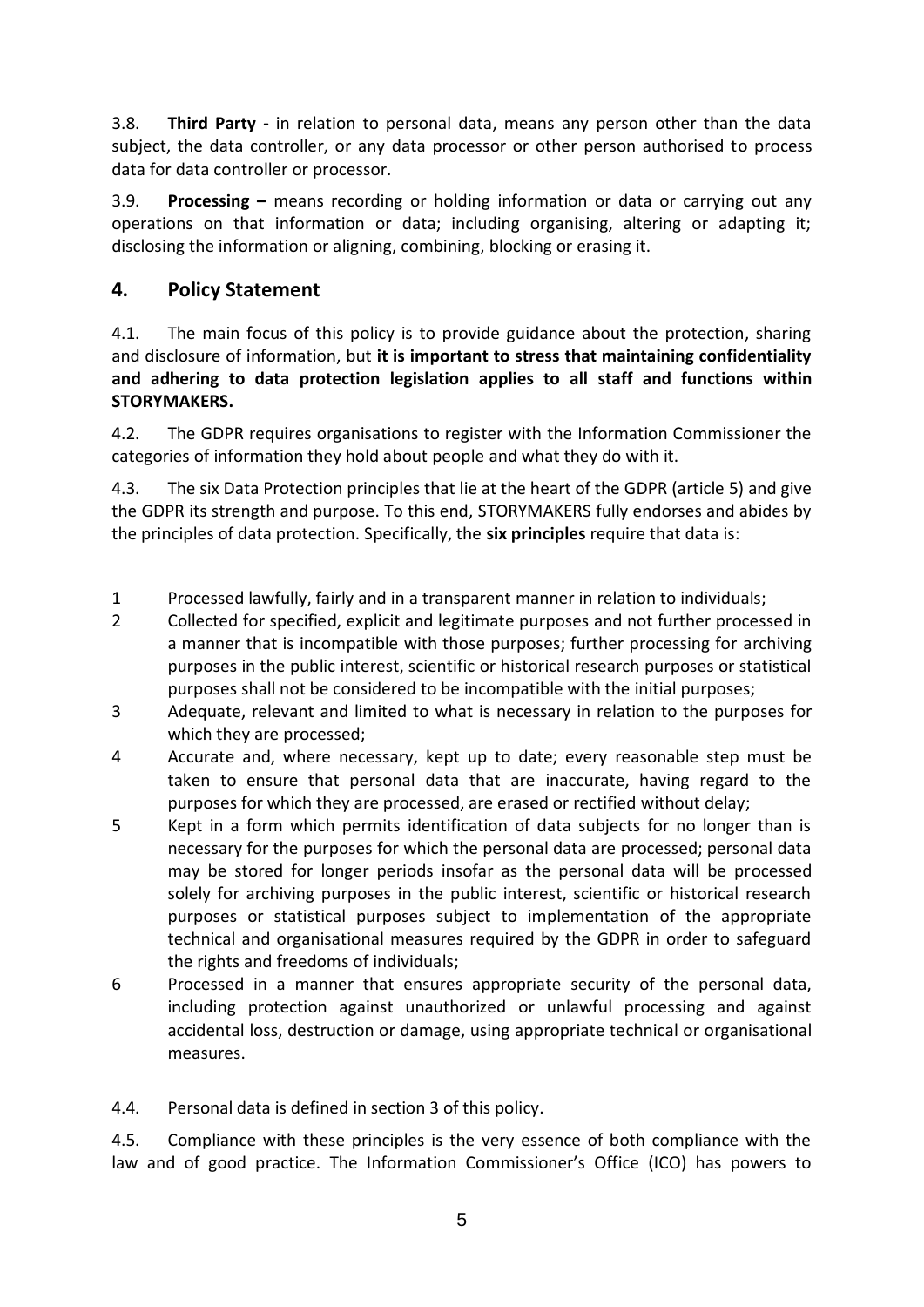interpret the principles and, subject to the interpretation provisions of the GDPR, the Information Tribunal and the courts, to give advice about how to comply with the law, and enforce its provisions where this is necessary to achieve compliance. Understanding and complying with the principles is the key to understanding and complying with our responsibilities as a data controller.

4.6. Therefore, STORYMAKERS will, through appropriate management, and strict application of criteria and controls:

- 4.6.1. Ensure that there is a **lawful** ground for using the personal data;
- 4.6.2. Ensure that the use of the data is fair and that will meet one of the **specified conditions**. (See Appendix I)
- 4.6.3. Only use sensitive personal data if it is **absolutely necessary** for STORYMAKERS to use it. (See Section 3 – Paragraph 3.2)
- 4.6.4. Only use sensitive personal data where STORYMAKERS has obtained the individual's **express consent**, unless an exception applies.
- 4.6.5. **Explain to individuals**, at the time their personal data is collected, how that information will be used.
- 4.6.6. Only obtain and use personal data for those purposes which are **known to the individual**.
- 4.6.7. Personal data should only be used for the **purpose** it was given. If we need to use the data for **other purposes**, further consent may be needed.
- 4.6.8. Only keep personal data that is really **relevant** to STORYMAKERS.
- 4.6.9. Where required keep personal data **accurate** and **up to date**.
- 4.6.10. Only keep personal data for **as long as is really necessary**.
- 4.6.11. Always adhere to our **Subject Access Request Procedure** and be **receptive** to any queries, requests or complaints made by individuals in connection with their personal data.
- 4.6.12. Always allow individuals to **opt-out** of receiving marketing information. STORYMAKERS must always **suppress** the details of individuals who have opted out of receiving marketing information.
- 4.6.13. Will always **give an option** to "opt out" when **consent** is needed to share personal data unless there is a statutory purpose to do so.
- 4.6.14. Take appropriate technical and organisational security measures to **safeguard** personal data.

In addition, STORYMAKERS will ensure that:

- 4.6.15. There is an employee with specific responsibility for Data Protection in STORYMAKERS (Nicola Young)
- 4.6.16. Anyone managing and handling personal data understands that they are contractually (whether implied or expressly under their terms and conditions of employment) responsible for following good data protection practice;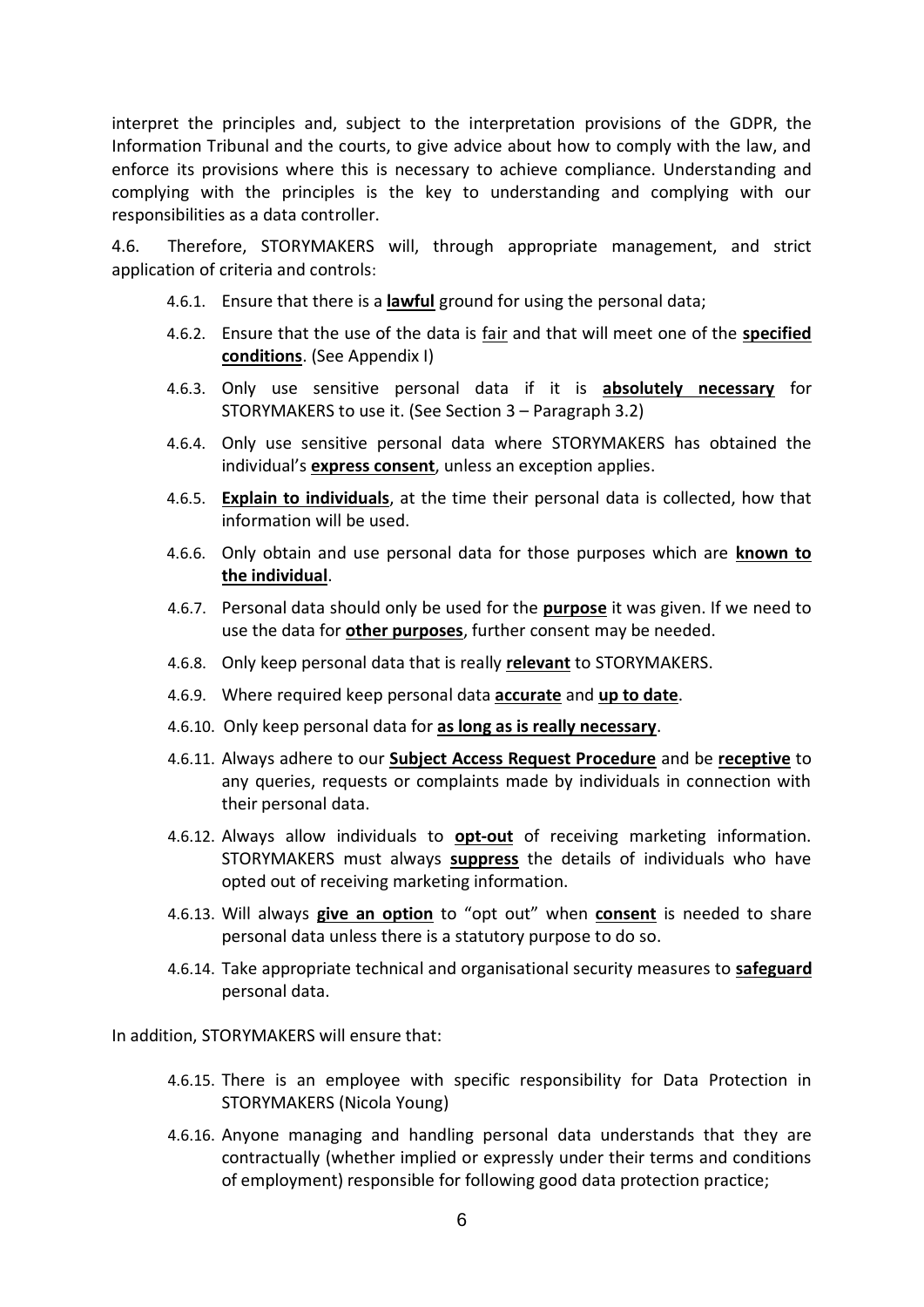- 4.6.17. Anyone managing and handling personal data is appropriately trained to do so; and appropriate advice is available. Training and refresher training is a mandatory requirement for all staff every two years.
- 4.6.18. Anyone managing and handling personal data is appropriately supervised;
- 4.6.19. Enquiries about handling personal data are promptly and courteously dealt with;
- 4.6.20. Methods of handling personal data are clearly described (See section 6 Operational Practice);
- 4.6.21. An annual internal audit is to be made of the way personal data is managed by the Data Owners listed in section 9.3;
- 4.6.22. Methods of handling personal data are regularly assessed and evaluated;
- 4.6.23. Performance with handling personal data is regularly assessed and evaluated.

### **5. Scope of the Policy**

The scope of this policy extends to:

- **•** Human Resources records
- Financial records

#### <span id="page-6-0"></span>**6. Operational Practice**

#### 6.1. **Each employee at STORYMAKERS should**:

- 6.1.1. Stop and consider whether they should be accessing or disclosing personal data before they do so.
- 6.1.2. Make sure that they have verified that the person they are passing data on to is who they say they are and that they are authorised to receive it.
- 6.1.3. Not discuss information about colleagues, or other stakeholders with unauthorised colleagues, family or friends.
- 6.1.4. Not access STORYMAKERS business records containing personal data other than for a specific business purpose. This may also be an offence under GDPR, in which case the company may be prosecuted by ICO.
- 6.1.5. Avoid providing any specific detail about individuals that might lead to their identification when using information for reports or monitoring purposes unless they have given written permission for it to be used.
- 6.1.6. Not express unsubstantiated personal opinions in file notes, e-mails or other means of communication; Individuals may have a right to see the information and may exercise that right.
- 6.1.7. Give careful consideration to the use of e-mail distribution lists and use the blind carbon copy (BCC) option especially when sending out e-mails to large numbers of recipients.
- 6.1.8. Always remember to consult their manager, and if necessary the Data Protection Officer for their input before starting any projects involving the processing of personal data.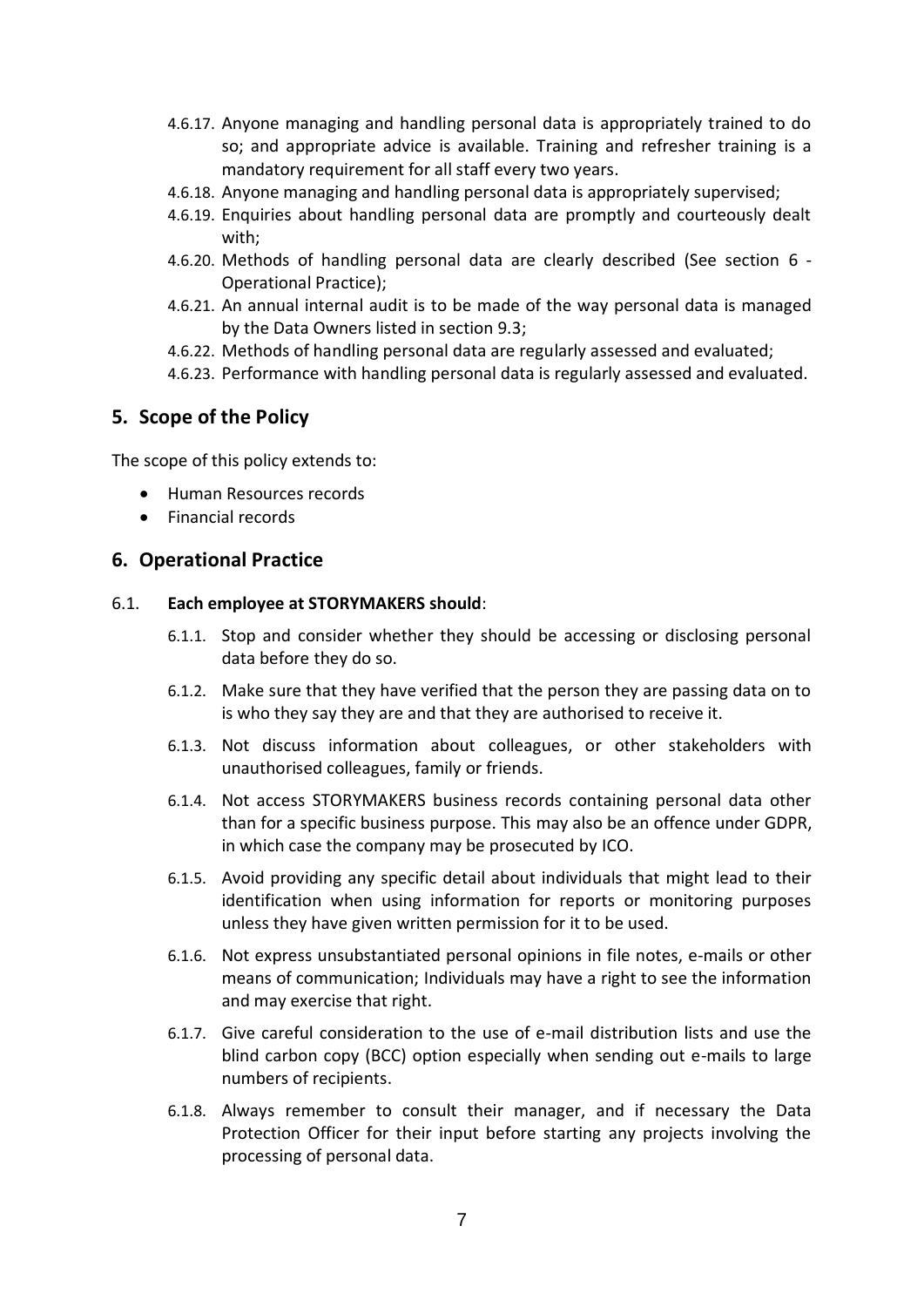- 6.1.9. Always consider data security and the risks associated with losing personal data, before downloading/printing any personal data.
- 6.1.10. Never share their computer password or write it down. Doing so could result in the unauthorised accessing of personal data and, therefore, a serious security breach.
- 6.1.11. Always secure their screen when leaving their computer by pressing the Windows key and 'L' simultaneously – even if it's only for a few minutes – and remember to log off at the end of the day.
- 6.1.12. Never work on any STORYMAKERS' data in a public place including use of mobile phones and laptops.
- 6.1.13. Take care not to leave documents containing personal data on the printer, photocopier or scanner. Please note **fax machines should not be used to transmit personal data** as the ICO consider it out-dated and insecure.
- 6.1.14. Make sure that personal data cannot be seen or accessed by unauthorised individuals either in or out of the office and store it securely in a lockable cabinet. If sensitive data is taken out of a building, it needs to be in a locked bag. When travelling by car papers must always be transported in the boot of the car. Papers must not be left in the car overnight; when at home in locked bag or secured cabinet.
- 6.1.15. Remember to dispose of confidential waste and paper copies containing personal data in special bins or by shredding.
- 6.1.16. Ensure personal data extracted for STORYMAKERS' use is stored on encrypted memory sticks or other suitable encrypted storage. Refer to the IT Department if encryption is required. Data uploaded to any third party webstorage must be treated with the same level of security and permission must be sought in advance of any upload – see 6.1.17 below.
- 6.1.17. Staff may extract data only with approval from your head of department and the control of the data whilst extracted is the joint responsibility of the "data extractor" and their manager.
- 6.1.18. Data Breach (See paragraph 6.1.12)

### <span id="page-7-0"></span>**7. Transfer of Data to a Third Party**

7.1. Before personal data is transferred, a Non-Disclosure Agreement (NDA) or Data Processing Agreement should be in place between STORYMAKERS and the third party. Either agreement should clearly state the Third Party's obligation to treat the data in accordance with the provisions of the contract, the reasons for the transfer, the time period, what it is required for, how it will be processed and what actions will be taken to delete data when no longer needed.

7.2. NDAs and data processing agreements are managed by the Data Protection Officer and staff should ensure that they have checked with the Data Protection Officer that the appropriate agreement is in place before organising a transfer of personal data. If you are in doubt which document should be used, please consult the Data Protection Officer.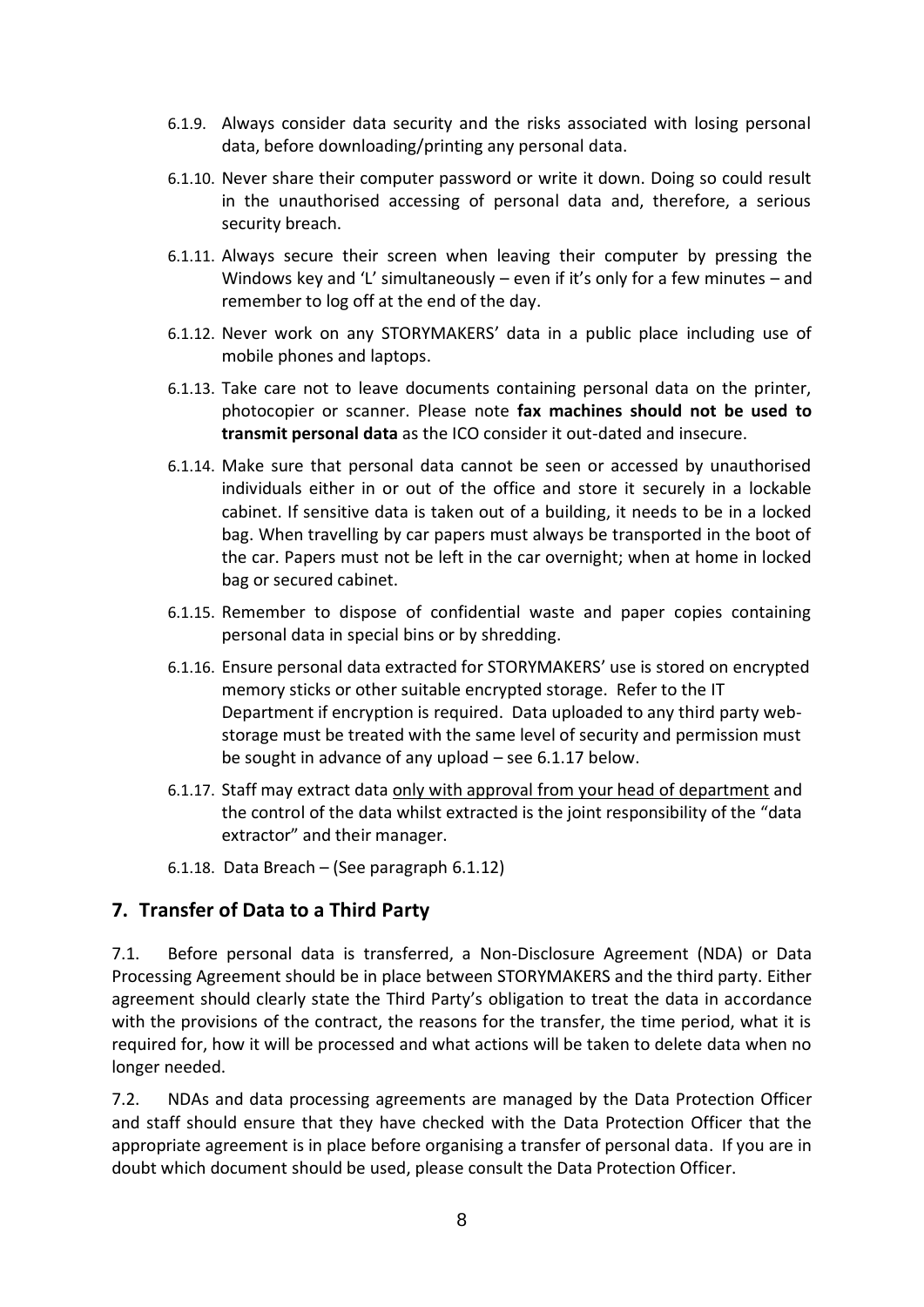7.3. Note that NDAs and data processing agreements are only valid for the data transfer within the EEA and anything else is not permissible (unless special arrangements are made). Where data is to be transferred outside of the EEA then EU Model Contract Clauses must be in place.

7.4. Once an agreement is in place, data that is to be transferred through email, upload sites, USB sticks, CD-ROMs or similar formats should be secured. Only encrypted USB sticks should be used. All data files should also be password protected and preferably zipped and encrypted. Where relevant, no such device should be sent through the open post – a secure courier service must always be used. The recipient should be clearly stated (See section 10).

7.5. **The transfer of data to an employee's personal cloud account, memory stick, email account or similar will be viewed as a serious breach of the GDPR and company policy. This may result in disciplinary action and/or enforcement action by the Information Commissioner's Office.**

## <span id="page-8-0"></span>**8. Rights of Access by Individuals**

8.1. Under the GDPR, any living person, who is the subject of personal data held and processed by STORYMAKERS, has a right to apply for access to that information. This is known as a **subject access request.** 

8.2. An individual does not have the right to access information recorded about someone else, unless they are an authorised representative.

8.3. It is important that the Data Processor ensures that third party information is removed from the record prior to release to the applicant unless the third party has given their consent to the release of the information.

### 8.4. **What is a subject access request?**

- 8.4.1. The GDPR ensures transparency of processing personal data by obliging data controllers to explain to individuals how their data will be used, and by providing the right of data subjects to access that information.
- 8.4.2. A data subject may make a formal request to any organisation to have a copy of all data in which that person may be identified. There is a need for transparency of processing to ensure that individuals can identify those organisations which have access to and process their data. This enables them to understand how their personal information is to be used and to exercise their rights over the processing of that information.
- 8.4.3. The importance of the right of subject access in Data Protection law cannot be overestimated; it is often only by exercising the right to see their information that individuals can determine whether other breaches of legislation have occurred. Data subjects are often interested in documentation which may be about them, but they have not seen.
- 8.4.4. Because of the importance of the subject access rights, complaints about an organisation's failure to comply with a request for subject access are taken very seriously by the Information Commissioner. Such complaints are dealt with as a matter of priority and may often lead to a full-scale investigation into an organisation's procedures and practices.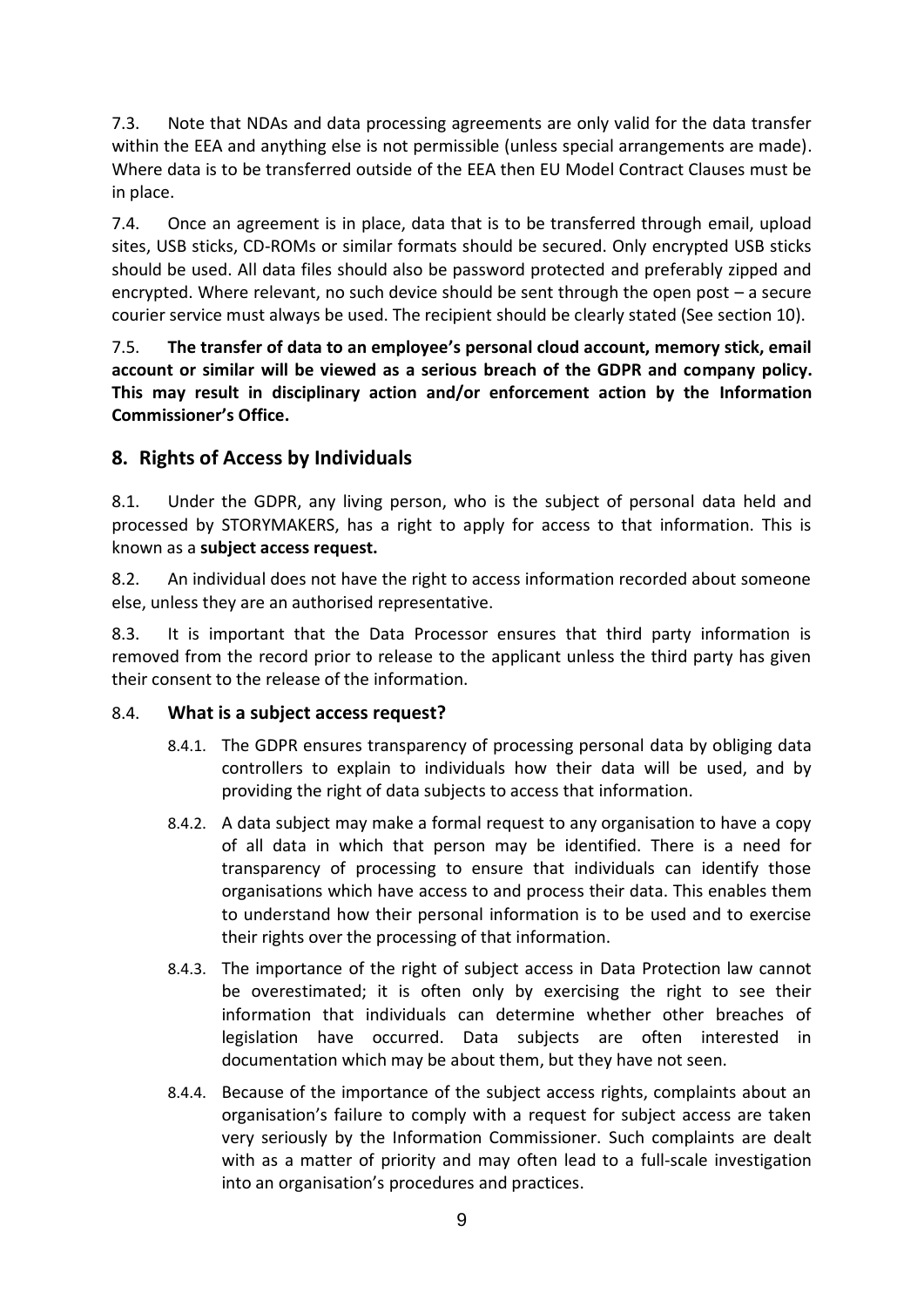### 8.5. **The Information Commissioner Office (ICO)**

The Information Commissioner's Office is responsible for overseeing compliance e.g. investigating complaints, issuing codes of practice and guidance, maintaining a register of data protection officers. Any failure to comply with GDPR may lead to investigation by the ICO which could result in serious financial or other consequences for the company.

### <span id="page-9-0"></span>**9. Sending Personal Sensitive information externally**

The GDPR requires that all organisations have appropriate security in place to protect personal information against unlawful or unauthorised use or disclosure, and accidental loss, destruction or damage.

The following guidance set out how personal or sensitive information should be processed to ensure data is properly secured. This includes the transferring, storage and disposal of information and information held on our behalf by contractors.

If you have personal information that is currently stored or transferred insecurely, you must secure it immediately.

### 9.1. **Confidentiality**

- 9.1.1. All staff members have a duty to ensure that information and sensitive nonpersonal information is handled appropriately. Sensitive information should only be made available to people authorised to view it.
- 9.1.2. The following principles should be followed wherever you communicate sensitive personal information:
- Justify the purpose for sharing the information
- Do not use information that personally identifies individuals unless necessary.
- Information should be disclosed on a "need to know" basis
- If unsure then seek guidance on appropriate action from the Data Protection Officer.

### 9.2. **Face to face**

Personal information should not be shared in front of others. Staff should ensure that they are not disclosing or requesting the disclosure of sensitive information about themselves in front of others, e.g. in reception areas or in a format, that could be viewed by others.

#### 9.3. **Telephone**

Personal information should only be disclosed over the telephone to a third-party where the following procedure has been adhered to:

9.3.1. The identity of the other party has been confirmed by verification. The type of verification will differ by service and the sensitivity of the information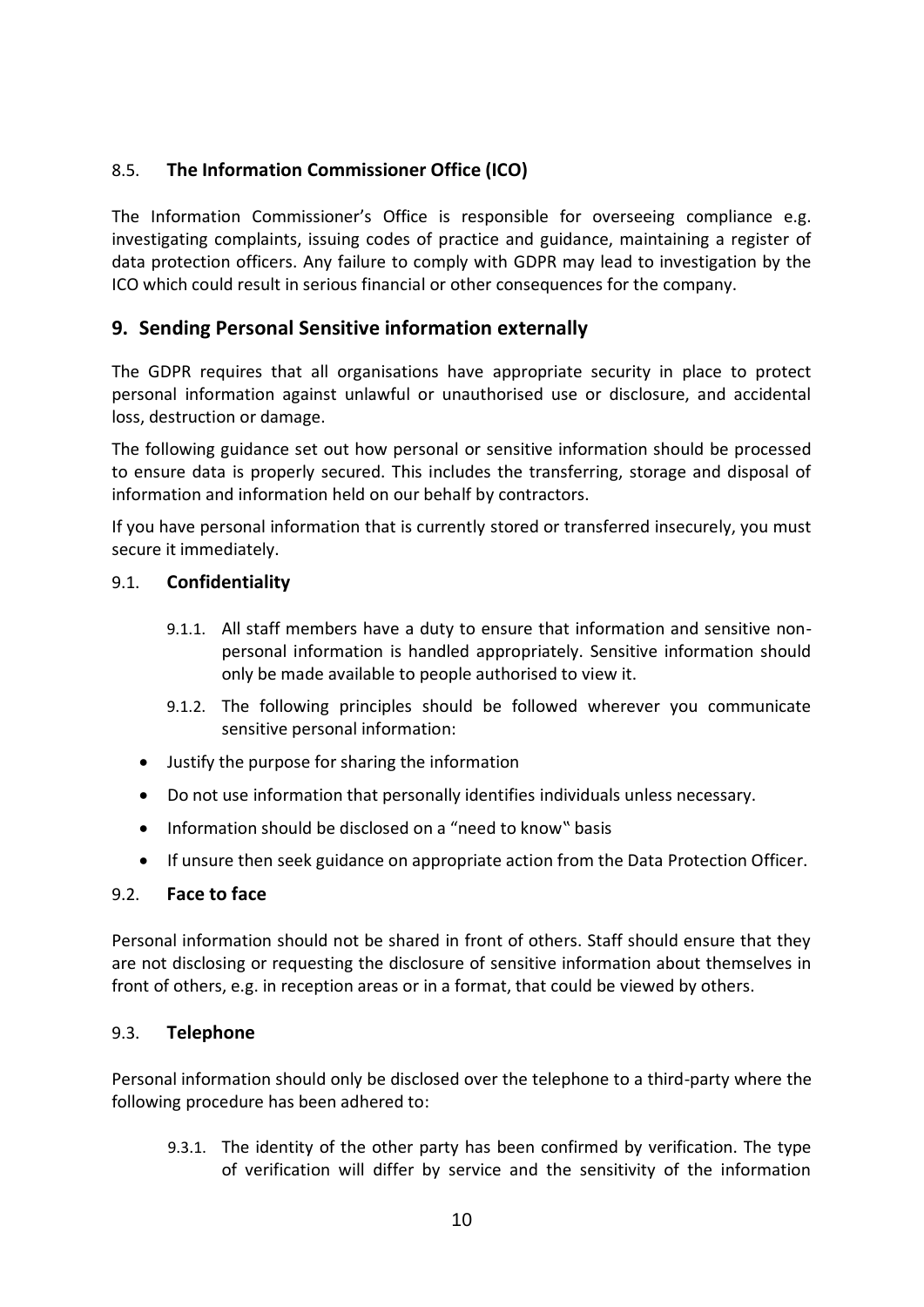being disclosed. For queries by staff we require their name, address and post code. For third parties we require consent from the member of staff before releasing.

- 9.3.2. The reason for requesting the information has been established and is appropriate.
- 9.3.3. Where appropriate, contact details have been requested and their identity checked by calling the person back via the main switchboard of the organisation that they represent and asking for the person by name.
- 9.3.4. Provide personal information only to the person who requested it.
- 9.3.5. Do not leave any confidential information on voicemail or answering machines as it may be accessible by others. Please remember that by confirming an individual is an employee of STORYMAKERS you are releasing personal information as defined by the GDPR.
- 9.3.6. When in conversation take precautions to ensure that information is not shared inappropriately with others, e.g. when using mobile phones, travelling on trains, etc.
- 9.3.7. Sensitive personal information should not be sent via text messaging as it may be accessible by others.

#### 9.4. **Email**

Email services should be used as follows:

- 9.4.1. Sensitive information relating to a single individual can be sent via email attachment to the subject of the information if they have requested it to be sent by email or with their agreement and it is encrypted. The exception for this is when the recipient has stated that they want to receive the information without encryption. A record must be kept of this. Documents containing sensitive personal information cannot be sent to third parties without encryption and should not be contained within the body of an email but attached as an encrypted document.
- 9.4.2. Care should be taken when addressing email messages to ensure a correct, current address is used and the email is only copied to those with a legitimate interest.
- 9.4.3. If information is transmitted and not received by the intended recipient, check that contact details and email address are correct for the receiving party before re-sending.
- 9.4.4. Consider the impact on individuals of the data being lost or misdirected. Where information is provided in bulk or where the information is of a sensitive nature make an assessment on the protection to be applied. If in doubt, send information in an encrypted attachment to the email.
- 9.4.5. Avoid putting sensitive personal information about more than one person in an email as this will lead to difficulties in maintaining accurate and relevant individual client or staff records.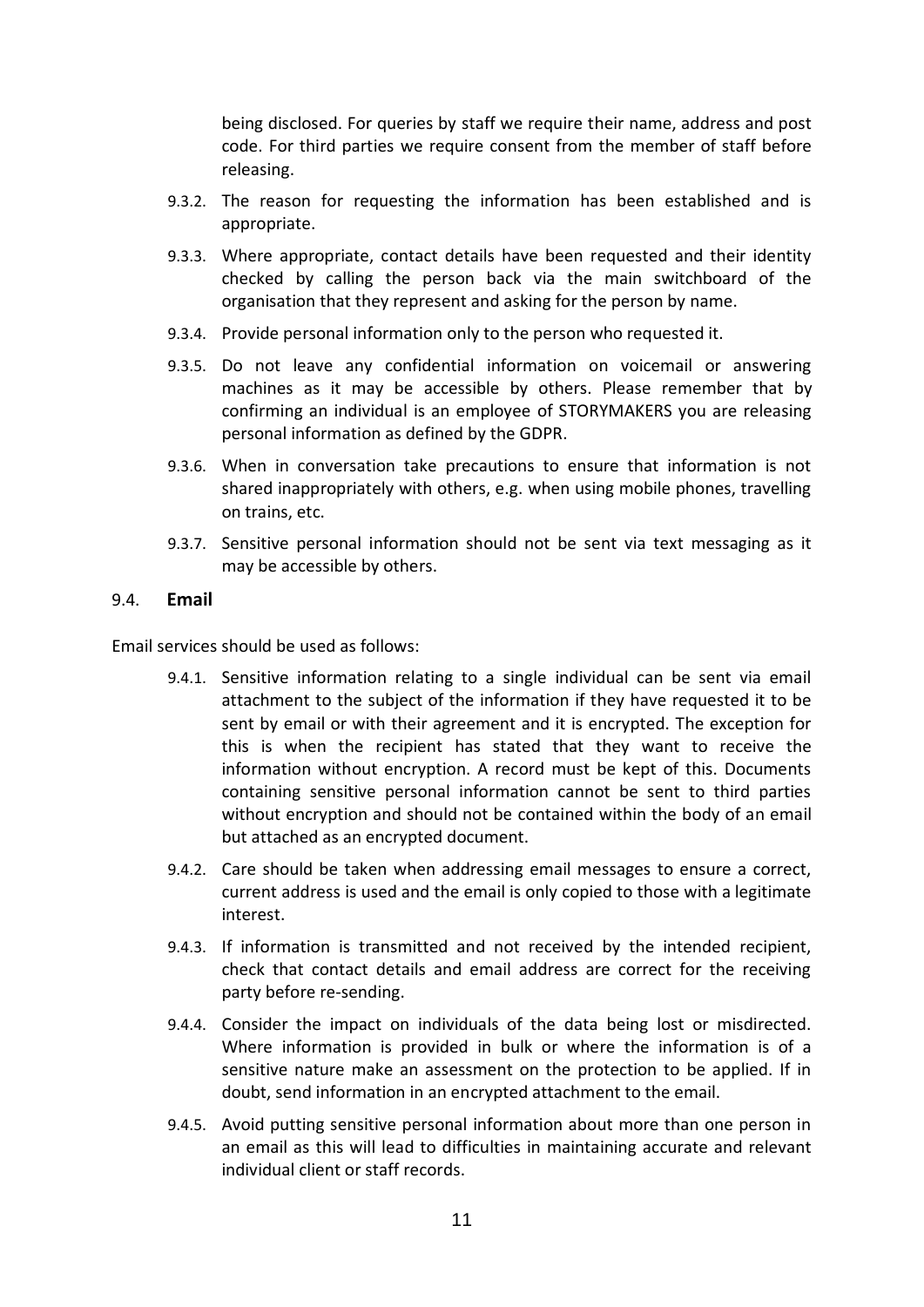- 9.4.6. When transferring data be aware of who has permission to view your emails or who might be able to view your recipient's inbox.
- 9.4.7. Where email and personal data are stored or accessed on any mobile device, such device must be protected with a password/PIN/finger print or other secure login means.

### **10. Breach of Policy**

In the event that an employee fails to comply with this policy, the matter may be considered as misconduct and dealt with in accordance with STORYMAKERS's Disciplinary Policy and procedure.

### <span id="page-11-0"></span>**11. Dealing with a Data Breach**

- 12.1 In the case of a personal data breach, the controller shall notify the personal data breach to the supervisory authority **within 72 hours** in accordance with [Article](https://gdpr-info.eu/art-55-gdpr/) 55, unless the personal data breach is unlikely to result in a risk to the rights and freedoms of natural persons. Where the notification to the supervisory authority is not made within 72 hours, it shall be accompanied by reasons for the delay.
- 12.2 If a data breach is suspected staff should **immediately:**
	- Notify the Data Protection Officer by filling in the first section of the Information Security Incident Report which can be found on the shared drive under "Data Protection"
- 12.2.1 The notification required should:
	- describe the nature of the personal data breach including where possible, the categories and approximate number of data subjects concerned and the categories and approximate number of personal data records concerned;
	- communicate the name and contact details of the data protection officer or other contact point where more information can be obtained;
	- describe the likely consequences of the personal data breach;
	- describe the measures taken or proposed to be taken by the controller to address the personal data breach, including, where appropriate, measures to mitigate its possible adverse effects.
- 12.3 Where it is not possible to provide the information at the same time, the information may be provided in phases without undue further delay.
- 12.4 The controller shall document any personal data breaches, comprising the facts relating to the personal data breach, its effects and the remedial action taken. That documentation shall enable the supervisory authority to verify compliance with this Article.
- 12.5 Following notification, STORYMAKERS will take the following actions urgently:-
	- Implement a recovery plan, including damage limitation;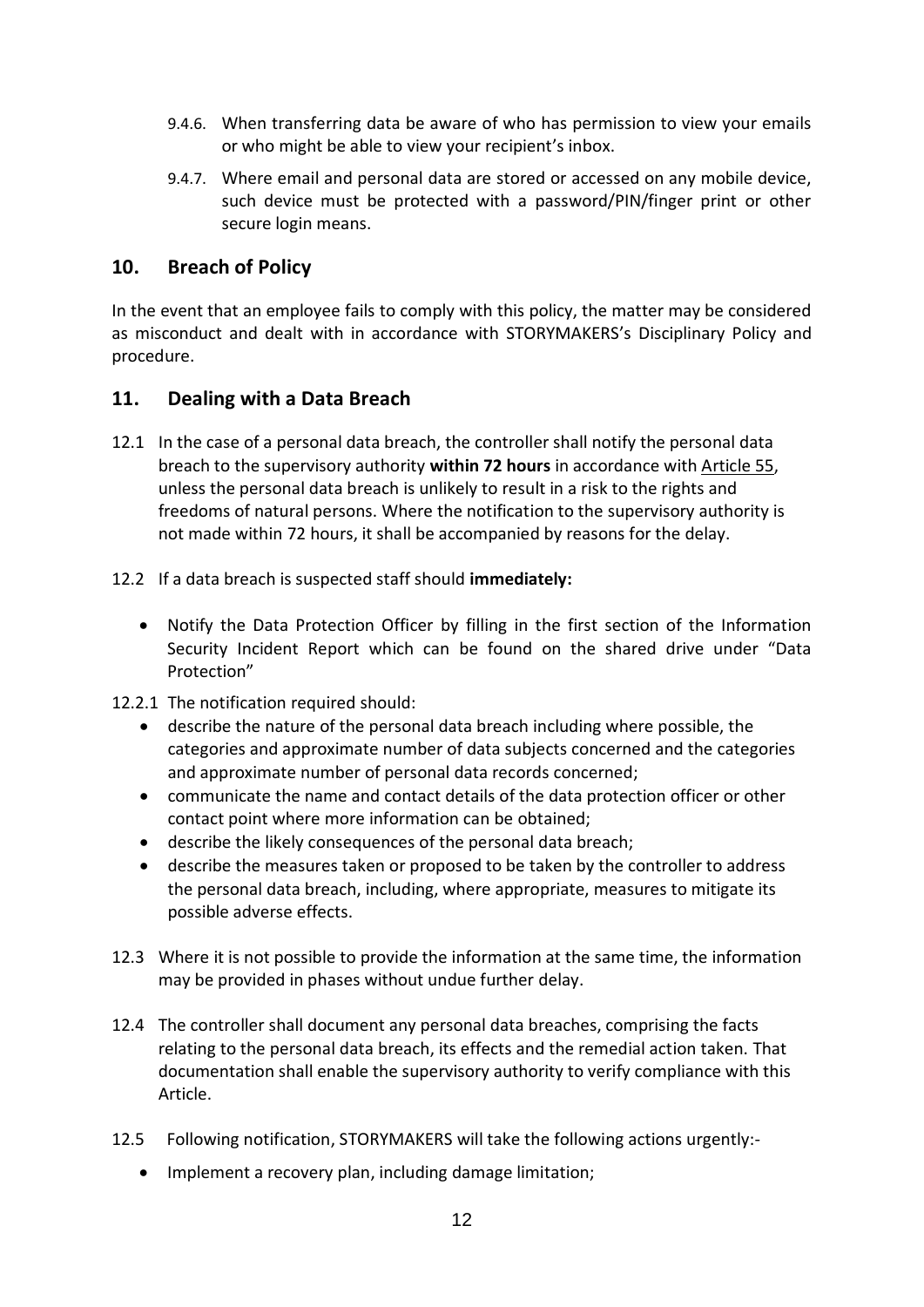- Assess the risks associated with the breach;
- Inform the appropriate people and organisations that the breach has occurred;
- Where required report the breach to the ICO;
- Review our response and update our information security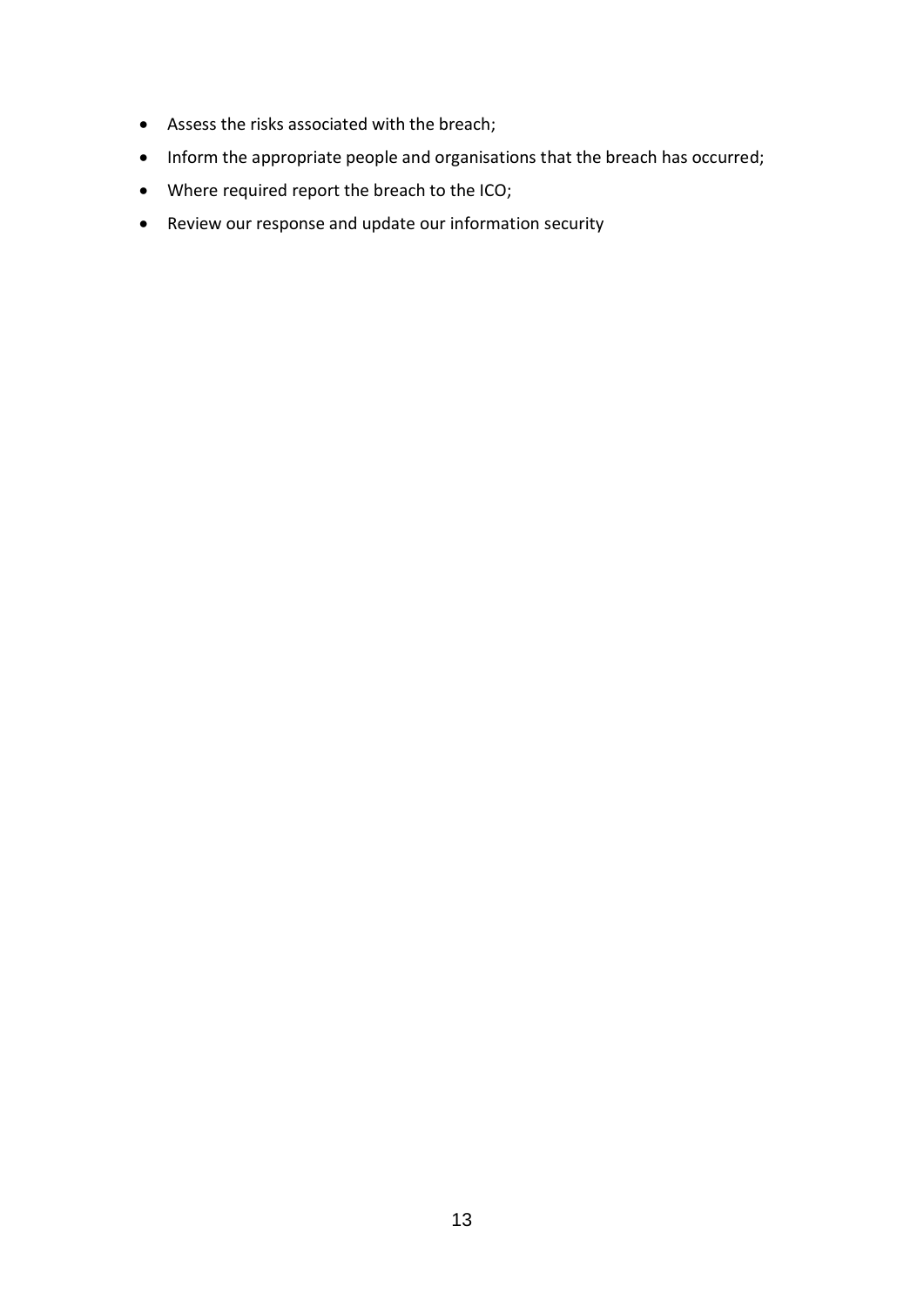## **Appendix I**

### <span id="page-13-0"></span>**The Conditions of Processing**

This section explains the conditions that need to be satisfied before you may process personal data.

### **In brief – what does the GDPR say about the "conditions for processing"?**

The first data protection principle requires, among other things, that STORYMAKERS must be able to satisfy one or more "conditions for processing" in relation to its processing of personal data. Many (but not all) of these conditions relate to the purpose or purposes for which it intends to use the information.

The conditions for processing take account of the nature of the personal data in question. The conditions that need to be met are more exacting when the information being processed is sensitive personal data, such as information about an individual's health or trade union membership.

However, the ICO view is that in determining if there is a legitimate purpose for processing personal data, the best approach is to focus on whether what the organisation intend to do is fair. If it is, then it is likely to be possible to identify a condition for processing that fits that purpose.

Being able to satisfy a condition for processing will not on its own guarantee that the processing is fair and lawful – fairness and legality must still be looked at separately. So it makes sense to ensure that what the organisation wants to do with personal data is fair and lawful before worrying about the conditions for processing set out in the Act.

#### **In more detail…What are the conditions for processing?**

The conditions for processing are set out in Article 6 and 9 to the GDPR. Unless a relevant [exemption](http://www.ico.gov.uk/for_organisations/data_protection/the_guide/exemptions.aspx) applies, at least one of the following conditions must be met whenever personal data is processed:

**(a) Consent:** the individual has given clear consent for you to process their personal data for a specific purpose.

**(b) Contract:** the processing is necessary for a contract you have with the individual, or because they have asked you to take specific steps before entering into a contract.

**(c) Legal obligation:** the processing is necessary for you to comply with the law (not including contractual obligations).

**(d) Vital interests:** the processing is necessary to protect someone's life.

**(e) Public task:** the processing is necessary for you to perform a task in the public interest or for your official functions, and the task or function has a clear basis in law.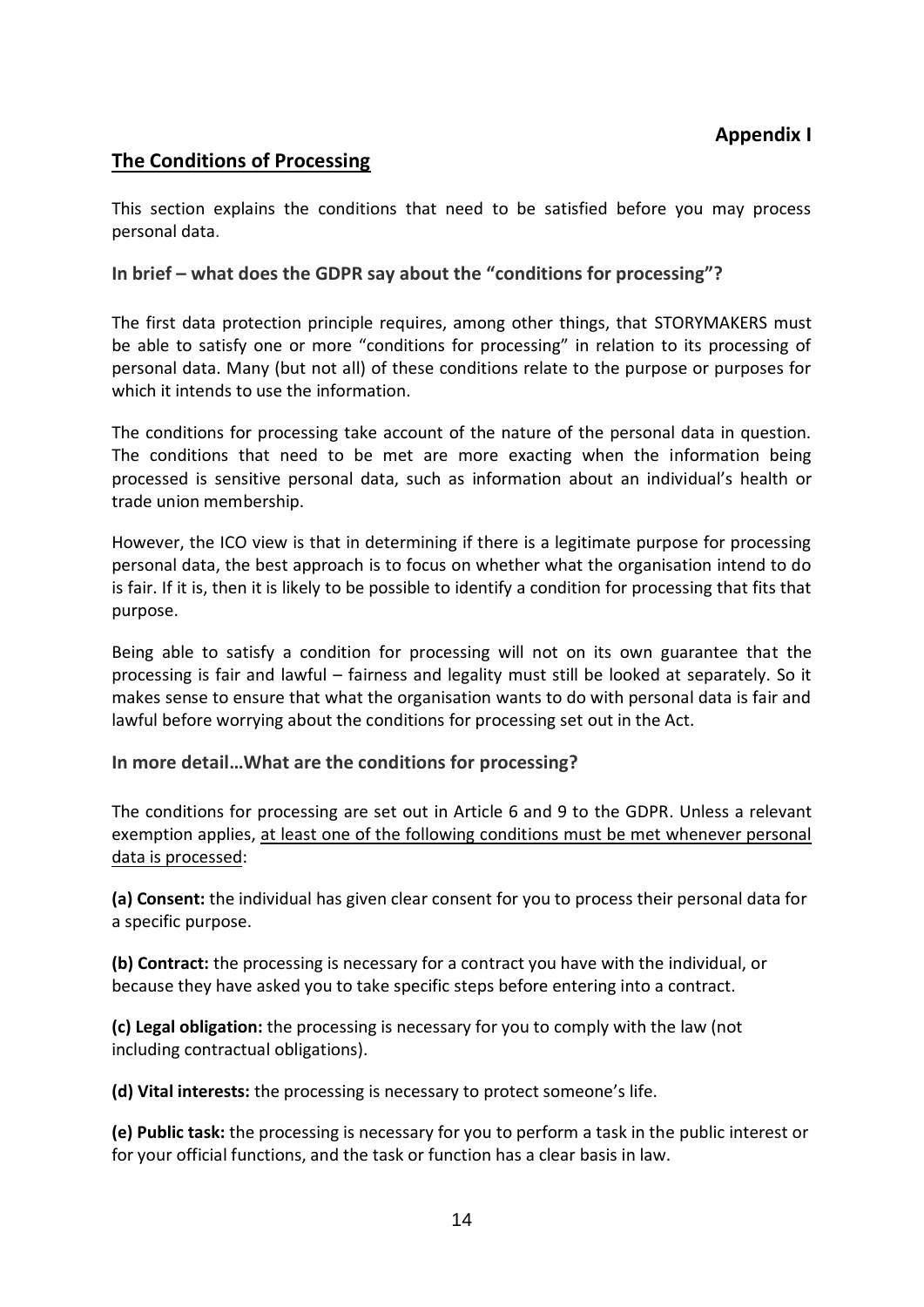**(f) Legitimate interests:** the processing is necessary for your legitimate interests or the legitimate interests of a third party unless there is a good reason to protect the individual's personal data which overrides those legitimate interests. (This cannot apply if you are a public authority processing data to perform your official tasks.)

### **What is the "legitimate interests" condition?**

The GDPR recognises that organisations may have legitimate reasons for processing personal data that the other conditions for processing do not specifically deal with. The "legitimate interests" condition is intended to permit such processing, provided certain requirements are met.

The first requirement is that STORYMAKERS must need to process the information for the purposes of its legitimate interests or for those of a third party to whom it discloses it.

The second requirement, once the first has been established, is that these interests must be balanced against the interests of the individual(s) concerned. The "legitimate interests" condition will not be met if the processing is unwarranted because of its prejudicial effect on the rights and freedoms, or legitimate interests, of the individual. STORYMAKERS's legitimate interests do not need to be in harmony with those of the individual for the condition to be met. However, where there is a serious mismatch between competing interests, the individual's legitimate interests will come first.

Finally, the processing of information under the legitimate interests condition must be fair and lawful and must comply with all the data protection principles.

#### **What conditions need to be met in respect of sensitive personal data?**

At least one of the conditions must be met whenever personal data is processed. However, if the information is sensitive personal data, at least one of several other conditions must also be met before the processing can comply with the first data protection principle. These other conditions are as follows:

(a) The data subject has given explicit consent to the processing of those personal data for one or more specified purposes, except where Union or Member State law provide that the prohibition referred to in paragraph 1 may not be lifted by the data subject;

(b) The processing is necessary for the purposes of carrying out the obligations and exercising specific rights of the controller or of the data subject in the field of employment and social security and social protection law in so far as it is authorised by Union or Member State law or a collective agreement pursuant to Member State law providing for appropriate safeguards for the fundamental rights and the interests of the data subject;

(c) The processing is necessary to protect the vital interests of the data subject or of another natural person where the data subject is physically or legally incapable of giving consent;

(d) The processing is carried out in the course of its legitimate activities with appropriate safeguards by a foundation, association or any other not-for-profit body with a political,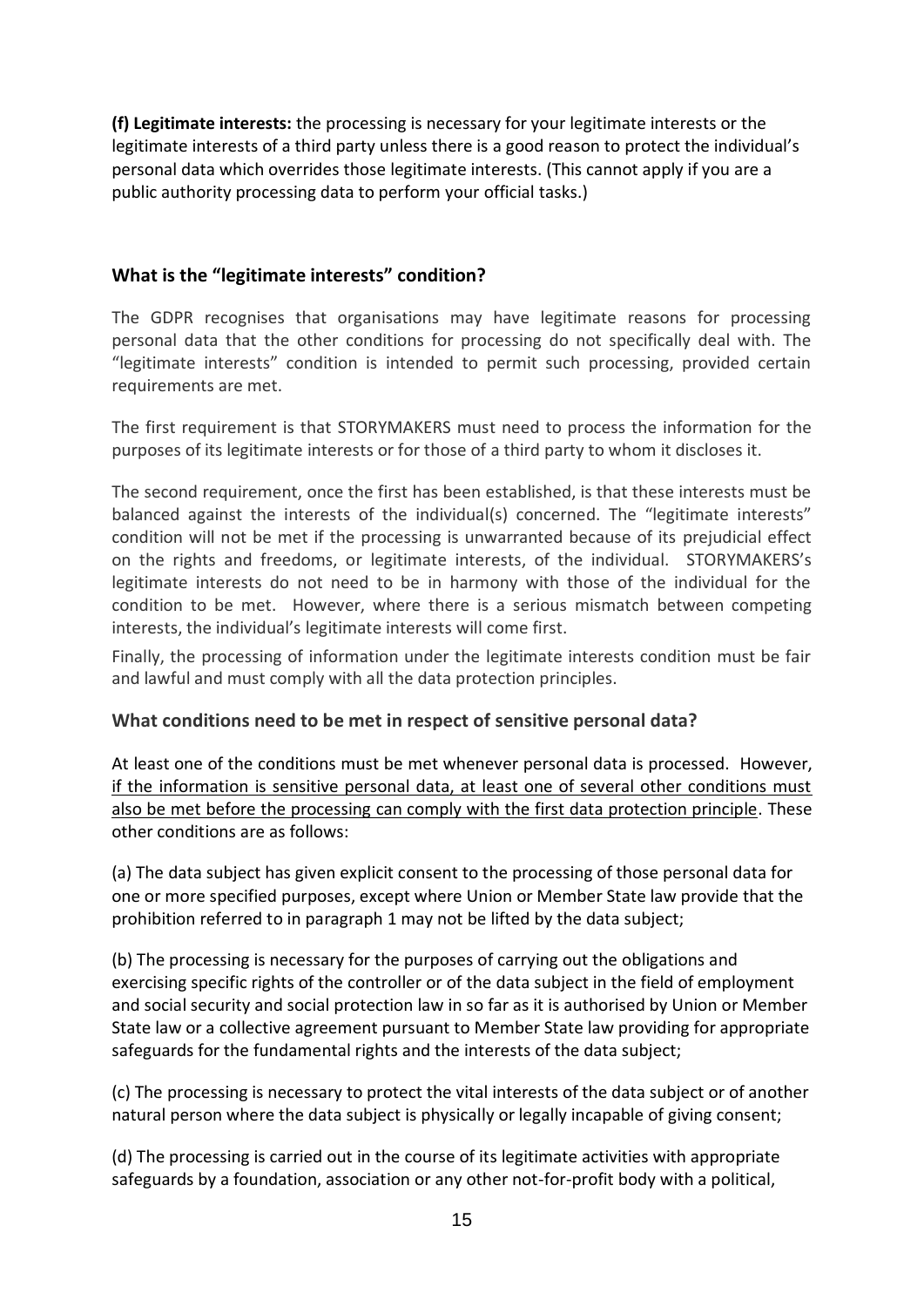philosophical, religious or trade union aim and on condition that the processing relates solely to the members or to former members of the body or to persons who have regular contact with it in connection with its purposes and that the personal data are not disclosed outside that body without the consent of the data subjects;

(e) The processing relates to personal data, which are manifestly made public by the data subject;

(f) The processing is necessary for the establishment, exercise or defence of legal claims or whenever courts are acting in their judicial capacity;

(g) The processing is necessary for reasons of substantial public interest, on the basis of Union or Member State law which shall be proportionate to the aim pursued, respect the essence of the right to data protection and provide for suitable and specific measures to safeguard the fundamental rights and the interests of the data subject;

(h) The processing is necessary for the purposes of preventive or occupational medicine, for the assessment of the working capacity of the employee, medical diagnosis, the provision of health or social care or treatment or the management of health or social care systems and services on the basis of Union or Member State law or pursuant to contract with a health professional and subject to the conditions and safeguards referred to in paragraph 3;

(i) The processing is necessary for reasons of public interest in the area of public health, such as protecting against serious cross-border threats to health or ensuring high standards of quality and safety of health care and of medicinal products or medical devices, on the basis of Union or Member State law which provides for suitable and specific measures to safeguard the rights and freedoms of the data subject, in particular professional secrecy;

(j) The processing is necessary for archiving purposes in the public interest, scientific or historical research purposes or statistical purposes in accordance with Article 89(1) based on Union or Member State law which shall be proportionate to the aim pursued, respect the essence of the right to data protection and provide for suitable and specific measures to safeguard the fundamental rights and the interests of the data subject.

#### **When is processing "necessary"?**

Many of the conditions for processing depend on the processing being "necessary" for the particular purpose to which the condition relates. This imposes a strict requirement, because the condition will not be met if the organisation can achieve the purpose by some other reasonable means or if the processing is necessary only because the organisation has decided to operate its business in a particular way.

#### **What is meant by "consent"?**

One of the conditions for processing is that the individual has consented to their personal data being collected and used in the manner and for the purposes in question.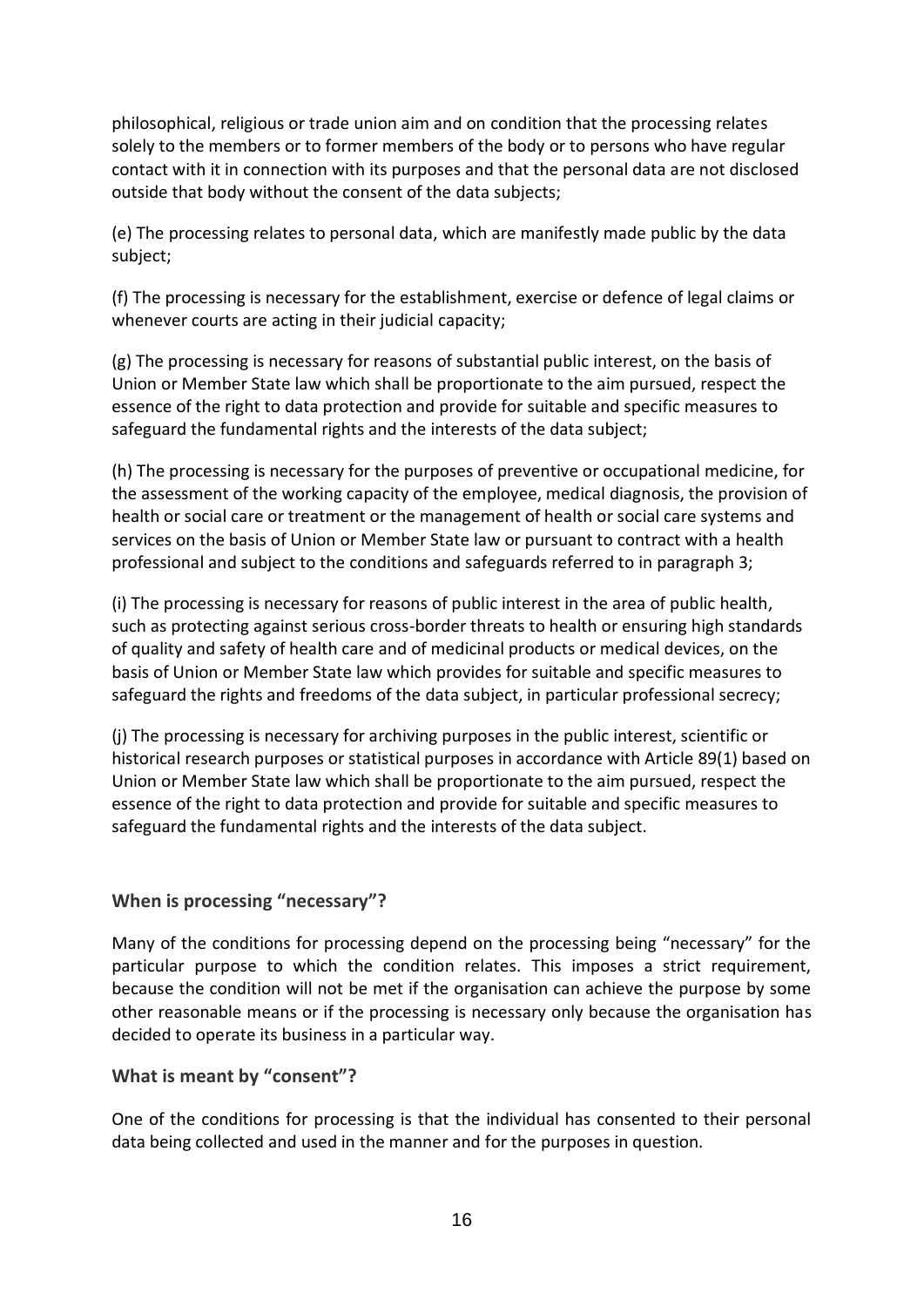The circumstances of each case will need to be examined to decide whether consent has been given. In some cases this will be obvious, but in others the particular circumstances will need to be examined closely to decide whether they amount to an adequate consent.

The GDPR defines an individual's consent as:

"…any *freely given* specific and informed indication of his wishes by which the data subject *signifies his agreement* to personal data relating to him being processed".

The fact that an individual must "signify" their agreement means that there must be some active communication between the parties. An individual may "signify" agreement other than in writing, but consent should not be inferred if an individual does not respond to a communication – for example, from a failure to return a form or respond to an electronic read receipt.

Consent must also be appropriate to the age and capacity of the individual and to the particular circumstances of the case. For example, if STORYMAKERS intends to continue to hold or use personal data after the relationship with the individual ends, then the initial consent to the processing of personal data should cover this.

Even when consent has been given, it will not necessarily last forever. Although in most cases consent will last for as long as the processing to which it relates continues, the individual may be able to withdraw consent, depending on the nature of the consent given and the circumstances in the information is collected or used. Withdrawing consent does not affect the validity of anything already done on the understanding that consent had been given.

Whether consent has been given is an issue that should be reviewed as the relationship with an individual develops, or as the individual's circumstances change.

Consent obtained under duress or on the basis of misleading information does not adequately satisfy the condition for processing.

#### **The GDPR distinguishes between:**

- The nature of the consent required to satisfy the first condition for processing; and
- The nature of the consent required to satisfy the condition for processing sensitive personal data, which **must be** "explicit".

This suggests that the individual's consent should be absolutely clear. It should cover the specific processing details; the type of information (or even the specific information); the purposes of the processing; and any special aspects that may affect the individual, such as any disclosures that may be made.

For these reasons, STORYMAKERS should not rely exclusively on consent to legitimise its processing. In the Information Commissioner's Office view it is better to concentrate on making sure individuals are treated fairly rather than on obtaining consent in isolation. Consent is the first in the list of conditions for processing set out in the Act, but each condition provides an equally valid basis for processing personal data.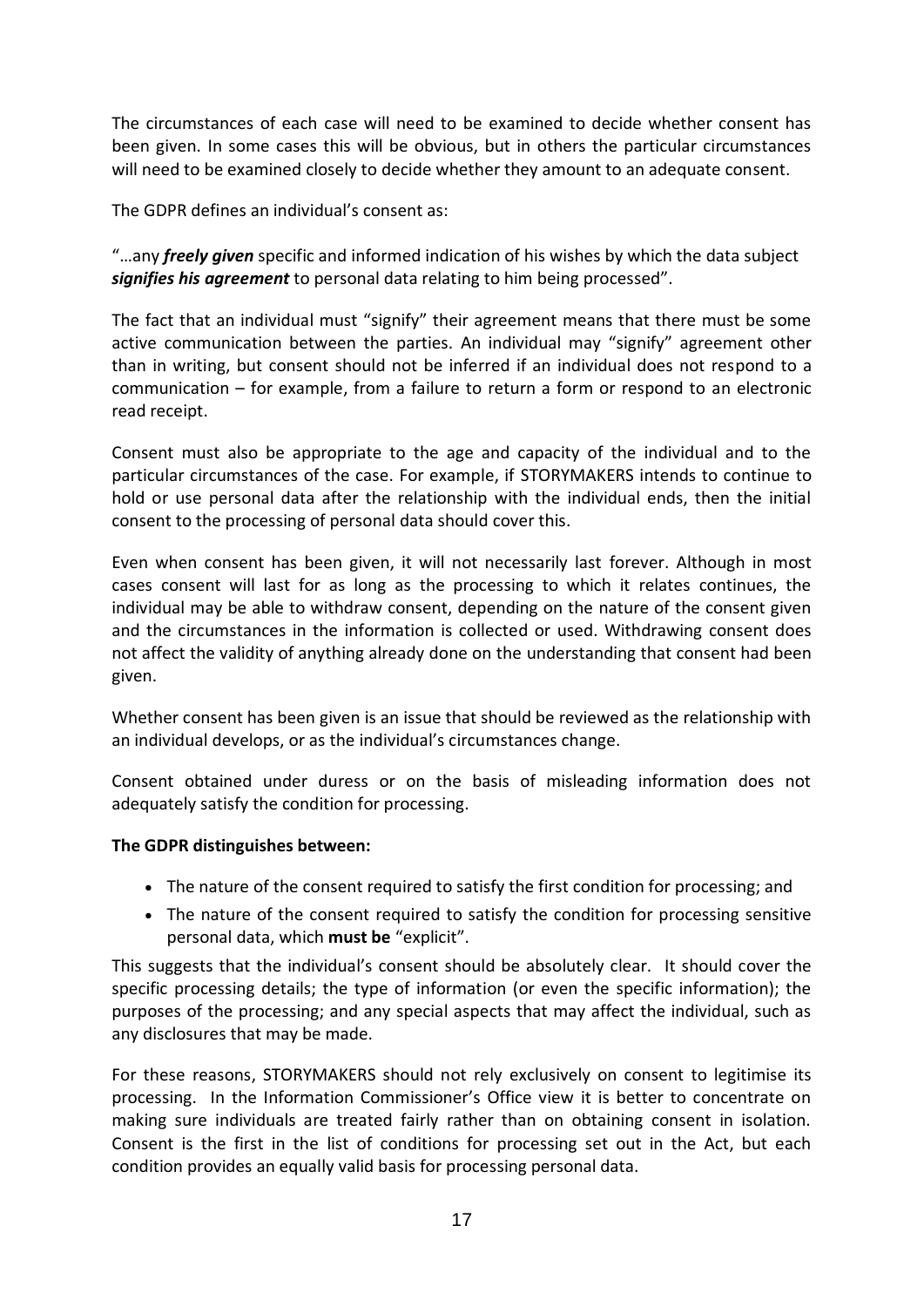For further information you can contact the ICO hotline which gives advice to the public and organisations on data protection/confidentiality or visit the link below:-

<http://www.ico.gov.uk/>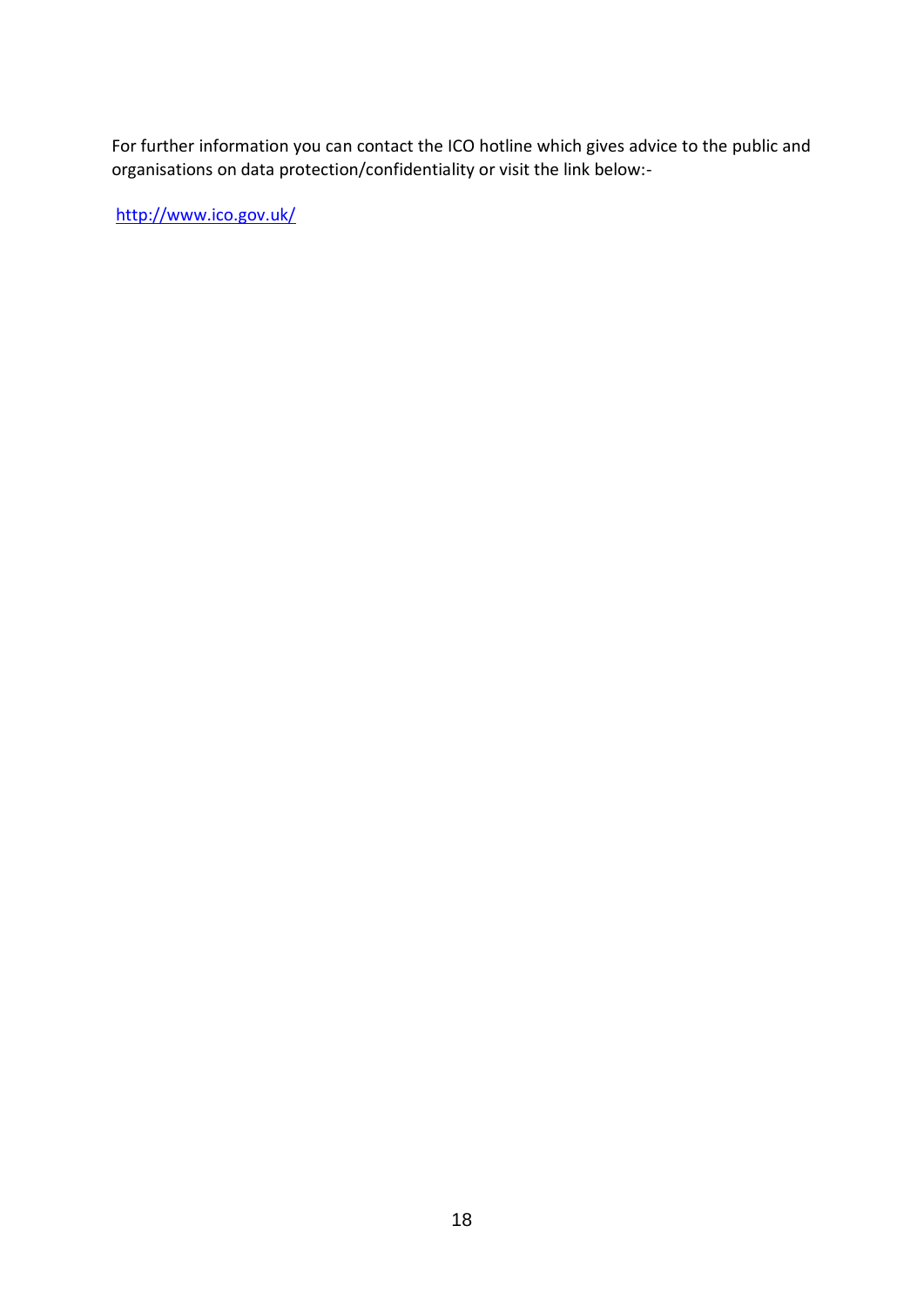### **Appendix II**

### <span id="page-18-0"></span>**Data Processing and Retention Information**

Storymakers is compliant with the data protection regulations and Data Protection Act. We continually monitor and update our processes where required, particularly in the face of future changes to data protection legislation that will be in force from 25th May 2018. As part of the various services and products we offer, we hold or have access to data that can identify individuals. In all instances, access to such data is controlled and limited to specific individuals.

#### **Scope and purpose or processing**

Personal data is held for the purposes of communication regarding courses and related products. The personal data held is necessary under the 'legitimate interests' pursued by the controller (Storymakers) as defined in article 6.1 of the GDPR. The facility to opt out of marketing communications remains.

#### **Nature of processing**

Storymakers does not undertake any automated decision making as defined by article 22 of the GDPR. Data will be processed for the purposes of objective and permission-based marketing.

#### **Duration of processing**

Storymakers will maintain personal data until such time when the retention of that data can no longer be justified under the provisions of the Data Protection Act and is not overruled by competing legislation or regulations.

#### **Types of Personal Data**

The personal data held will include: Name of parent, Name of child, DOB of child, Telephone number(s), Email address, Allergy information.

No 'sensitive data' (as defined by the Data Protection Act) or 'special categories of personal data' (as defined by the GDPR) are held against any current, or former customers.

#### **Categories of Data Subject**

The data subjects, whose data may be held by Storymakers, are restricted to that of existing, or former customers. These data fall under the category of 'personal data' and do not include any 'sensitive data' (as defined by the Data Protection Act) or 'special categories of personal data' (as defined by the GDPR).

#### **Data sharing**

There is no routine data sharing of person identifiable data.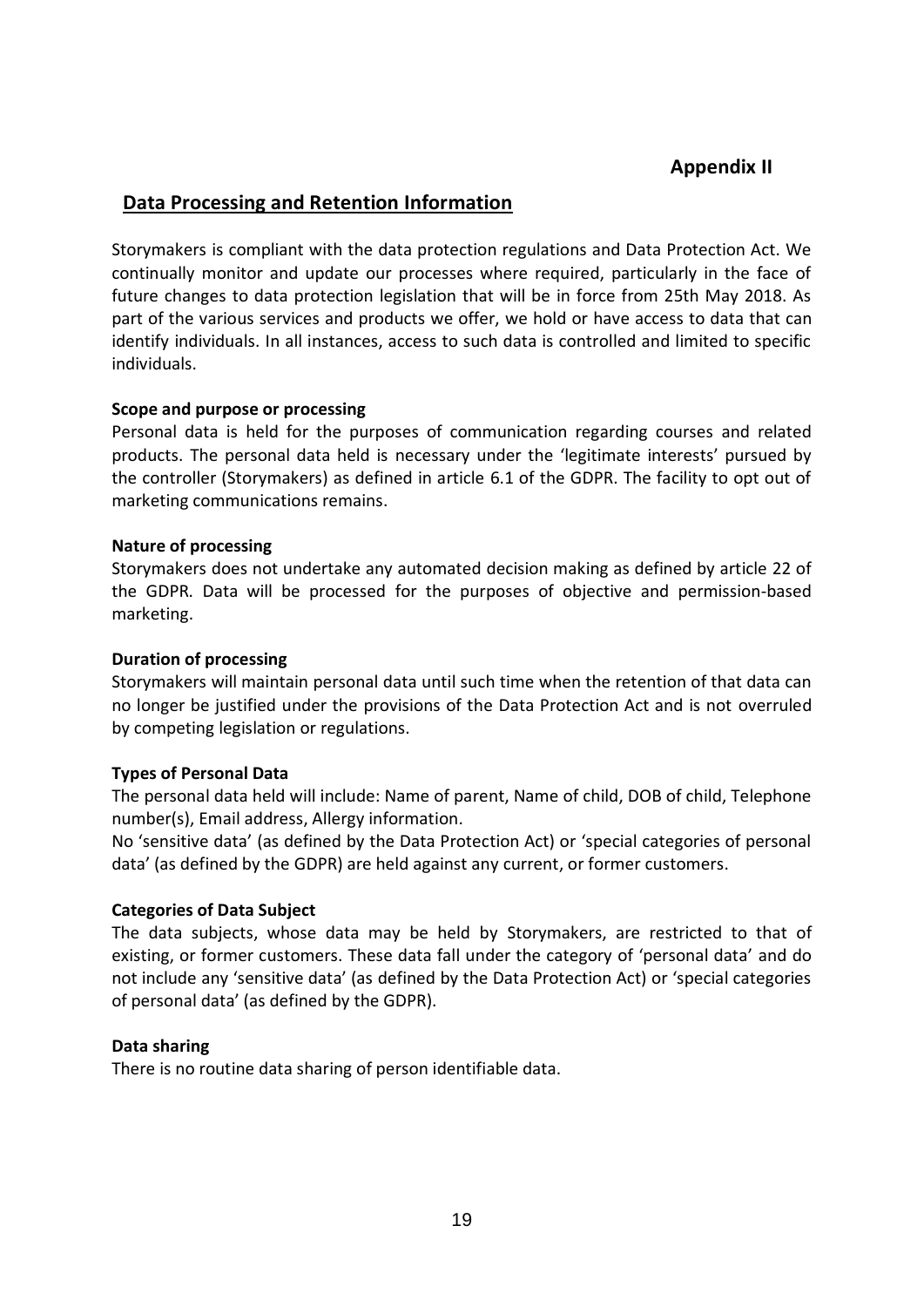### <span id="page-19-0"></span>**Data Access Request Form**

**Please note that whilst it is not obligatory to complete this form but information contained within it would help Storymakers to respond to your request in the most efficient manner.**

**Name:**

**Address:**

**Reference Number:**

**Telephone Number:**

By completing this form you are making a request under the General Data Protection Regulation for information held about you by Storymakers that you are eligible to receive.

**Required information:**

By signing below you indicate that you are the data subject named above. Storymakers cannot accept requests from anyone else such as family clients regarding your personal data. We may need to contact you for further identifying information before dealing with your request. You warrant that you are the data subject and will fully indemnify us for all losses, cost and expenses if you are not.

Please return this form to *the* **Data Protection Officer at Storymakers, Longmede, Linden Chase, Sevenoaks, or by email to storymakers@nikkiyoung.co.uk**

Please allow 30 days for a reply.

**Data subject's signature and date**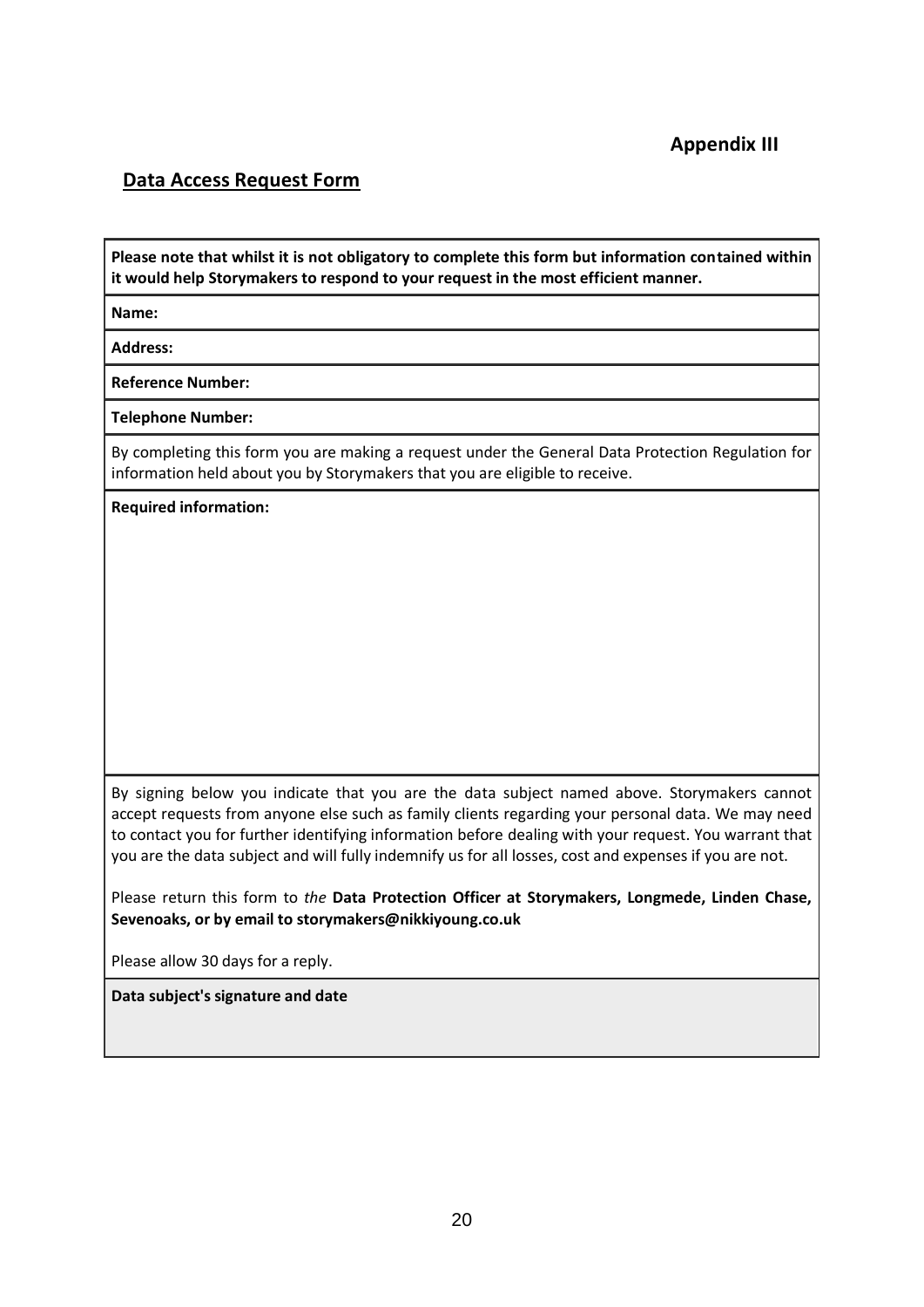## **Subject Access Requests – Further Information**

#### **1.0 What is a valid subject access request?**

- It must be in writing. A request sent by e-mail or fax is as valid as one sent in hard copy. Reasonable adjustments should be made if a disabled person finds it impossible or unreasonably difficult to make a subject access request in writing.
- It must request access to their personal information (held either manually or electronically) and not to information relating to other people.
- If a request does not mention the GDPR specifically or even say that it is a subject access request, it is nevertheless valid and should be treated as such if it is clear that the individual is asking for their own personal data.
- It may be restricted to only limited information (but need not be).
- It must be made by the data subject (or by a person authorised by the data subject). STORYMAKERS will take reasonable steps to verify that the person making the subject access request is the data subject.
- It must be complied with within 30 calendar days from the date of receipt

#### **2. Finding and checking the requested information**

If an employee receives a subject access request for information, the request should immediately be sent to the Data Protection Officer who within thirty days will go through the following process: -

- Search all of the systems for personal data relating to the individual;
- Collate all information and ensure only the requester's personal data is disclosed (redacting any third party data);
- Securely send the response to the verified address of the data subject;
- Retain a copy of the disclosed data.

#### **3. Denial of Access**

The GDPR includes various exemptions which specify the circumstances in which an organisation can refuse to provide access to personal data.

Access can be refused if STORYMAKERS has previously complied with an identical or similar request in relation to the same individual, unless a reasonable interval has elapsed between compliance with one request and the receipt of another.

STORYMAKERS can also refuse to provide the data if the effort in doing so would be disproportionate.